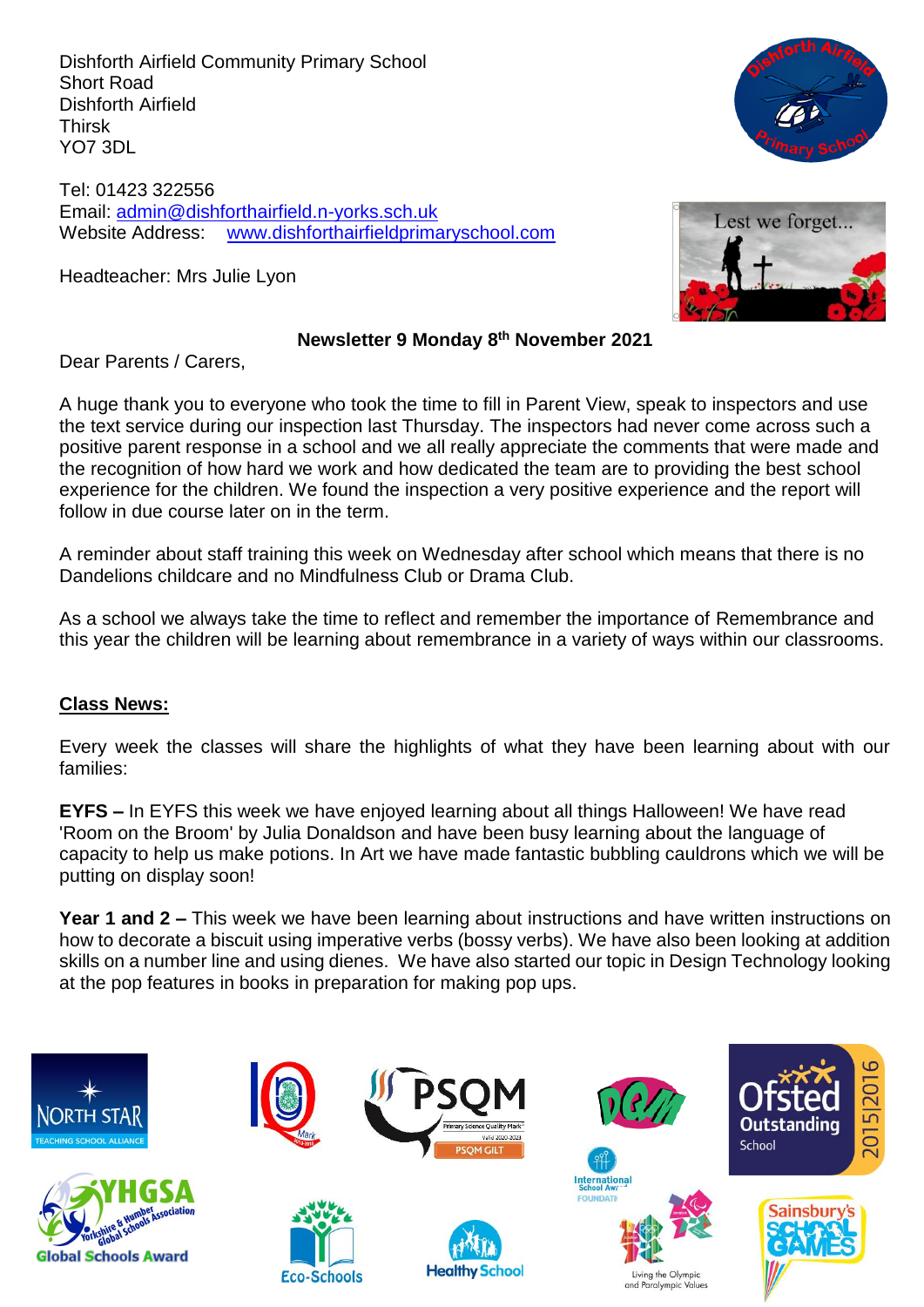**Year 3 and 4 –** This week we have enjoyed planning our very own time travelling stories based on our whole class reading text, 'The time travelling cat and the Egyptian Goddess'. We have also been working hard to develop our confidence in written methods for addition in maths. Mrs Armstrong has been very impressed with our hard work!

**Year 5 and 6 –** We have had a busy week in year 5/6! We started our geography topic and we're learning all about South America. We have been using atlases and online maps to locate the different countries in South America. We also had our first Forest Schools session which was great fun!

# **Promotional School Dinners**

# **Ashes Cricket Meal – Wednesday 1st December**

Chicken and Vegetable Pie Or Macaroni Cheese **With** Creamy mashed potato and a medley of vegetables

Fruit Flapjack

## **Poppy Appeal**

We are selling items for the Poppy Appeal again this year. Last year the school was very successful and gave one of the highest donations in the local area.

Alongside the traditional poppy there are snap band rulers, reflectors, zip pulls and wristbands. Suggested donations are 50p for a zip pull, 50p for a reflector, £1 for a wristband and £1.50 for a snap band.

Please come to the school office before or after school if you would like to donate to the Poppy Appeal.

# **Poppy Run**

Maddy in year 4 is taking part in the Poppy Run again this year to raise money for the Royal British Legion. This year she will be completing 12.5km. If you would like to sponsor Maddy please follow the link below:

<https://mypoppyrun.britishlegion.org.uk/fundraising/MyPoppyRun2021-MaddisonCane>



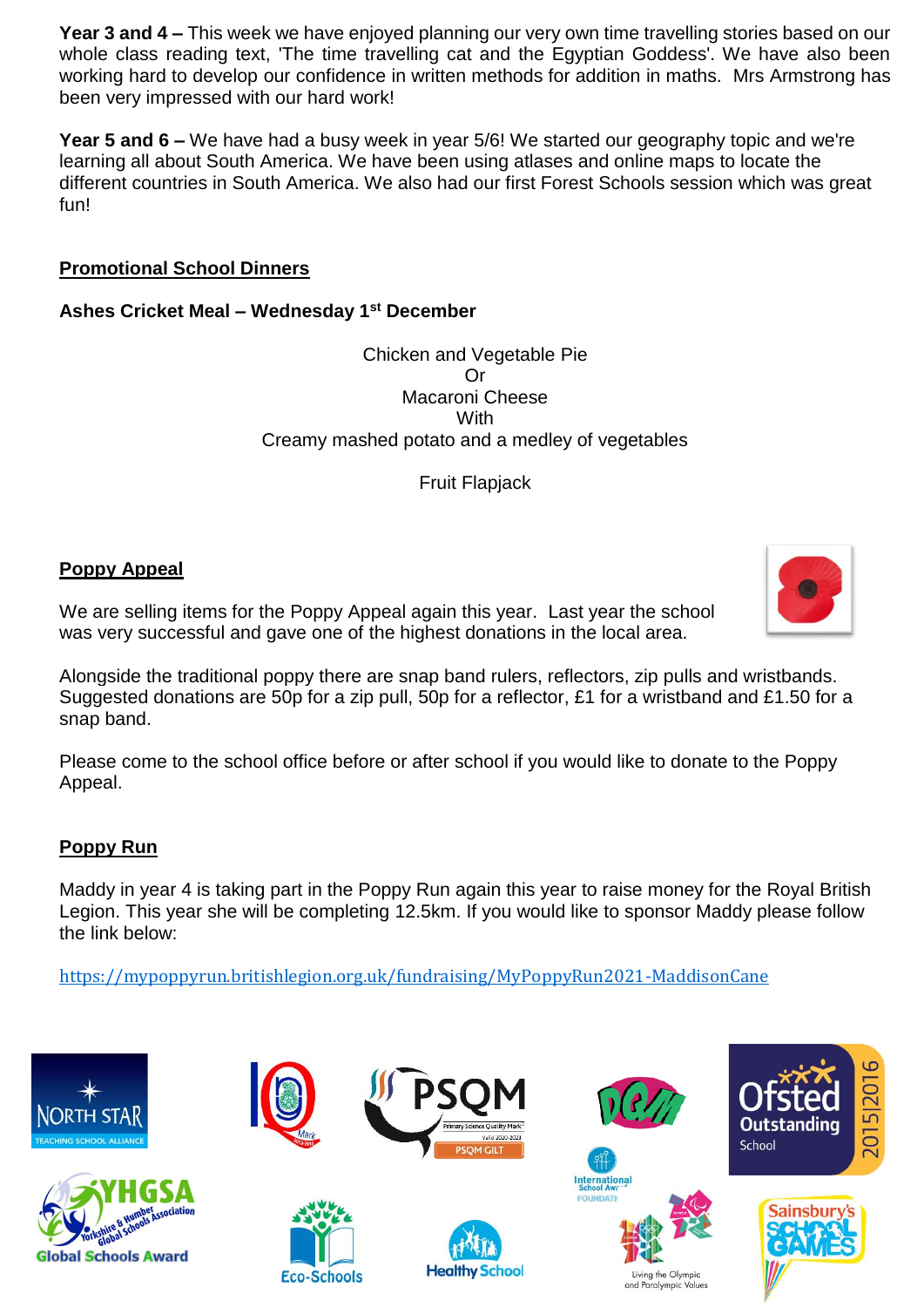# **Billy Bob Buttons – author visit 10th November**

The award-winning, bestselling children's author, Billy Bob Buttons, will be visiting this school on the AFTERNOON of Wednesday 10<sup>th</sup> November.

He is the author of sixteen very popular children's books including Felicity Brady and the Wizard's Bookshop, the bestselling Muffin Monster, Tiffany Sparrow Spook Slayer, The Cool Kids Book Prize winner, WIDE AWAKE, and the UK People's Book Prize winner and bestseller, I think I Murdered Miss. Last year, this book sold over 40,000 in the UK alone and won the 2014 UK People's Book Prize.

Every year, he meets with approx. 50,000 primary school children to deliver his popular literacy workshops. Throughout the afternoon, he will be delivering the workshops to KS1 and KS2 children focusing on Planning a Story, Adventure Writing and Characters.

There will also be an opportunity for your child to meet Mr. Buttons and buy a signed and dedicated book. Attached to this letter is a price list plus lots of information on the different books they can pick from. If you wish your child to buy a signed book, simply put the money (the author will have change with him) in an envelope (with your child's name and class written on the front) and hand it to the school office / class teacher as soon as possible.

Mr. Buttons will be doing the book signing at the end of the school day, so if parents wish to meet him and help their child pick a book, they can do so then.

# **Anti-Bullying Week – week commencing 15th November**

The Anti-Bullying Alliance asked more than 400 young people, parents, and teachers what they wanted from this year's Anti-Bullying Week. The answer was clear – they wanted it to be about hope and the positive and kind things we can do to combat bullying and spread more kindness.

Kindness is more important today than it has ever been. The isolation of the last year has underlined how little acts of consideration can break down barriers and brighten the lives of the people around us. This is one of the reasons that **'One Kind Word'** has been chosen as the theme of Anti-Bullying Week taking place from 15th to 19th of November 2021 and the children will undertake a variety of learning activities around this theme.

# **Children in Need – Friday 19 th November**



We will be supporting Children in Need day on Friday 19<sup>th</sup> November, so if you 'spot' any of the fundraising items on sale and want to buy in advance please feel free to do so. Children will get a chance to wear/use them on the day in school as we are holding a non-uniform day and ask that children bring in £1 donation.

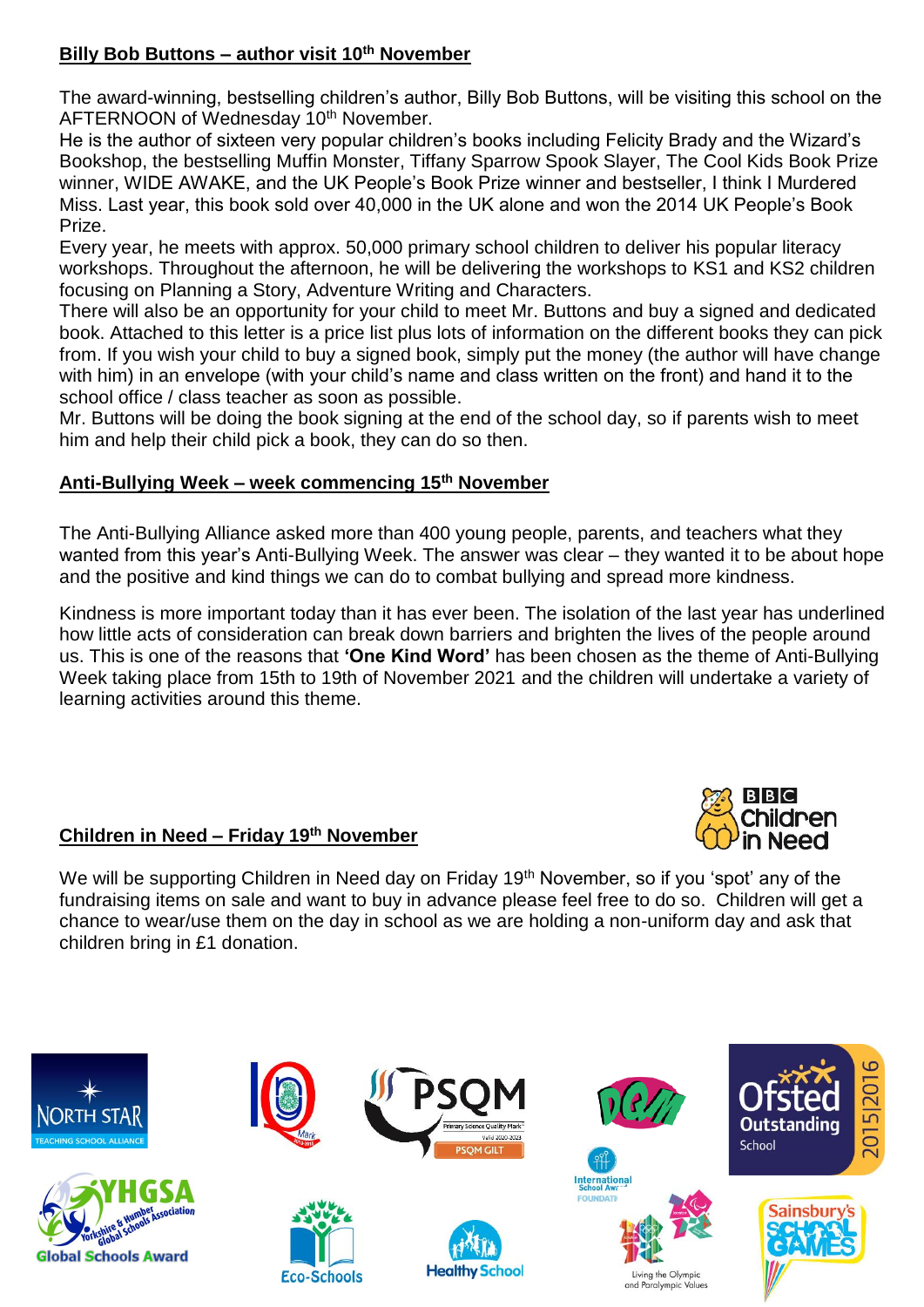### **School Dinners November**

The price for dinner is £2.75 per meal (£13.75 per week). The cost for the month of November is £60.50. Please ensure your Parent Pay account is up to date. It is possible to put credit onto the account to help with budgeting for the month!

**Applying for a School Place for September 2022 – Moving from Nursery to Reception**

If your child was born between 1 September 2017 and 31 August 2018 they are due to start school in 2021-22. Th[e primary school application](https://www.northyorks.gov.uk/applying-place-primary-school) round is now open and **the deadline to apply is 15th January 2022**.

### **The Sleep Charity North Yorkshire**

Please find attached to this newsletter information regarding The Sleep Charity.

## **North Yorkshire County Council courses for parents and carers**

Did you know North Yorkshire County Council have PRE-PAID for every parent and carer in North Yorkshire to access a range of courses for parents/carers? Please find attached a leaflet with further information.

### **Makaton sign of the week**

We have a growing number of children in school who are using Makaton to support their communication. During assemblies, we are continuing on developing some basic signs.

This week's sign is the letter X.

Here is a link to the Makaton site.<https://wetalkmakaton.org/>



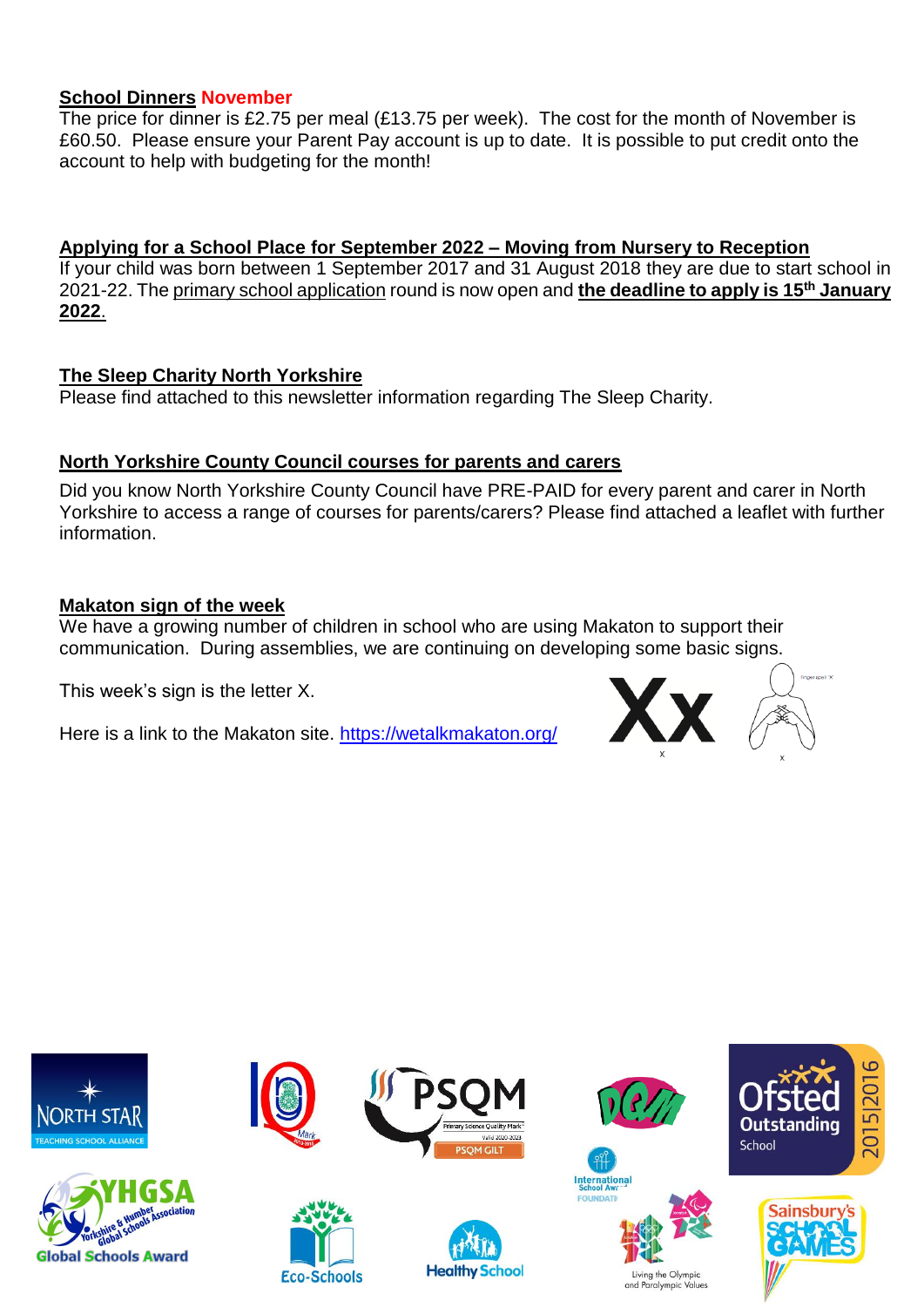# **AWARDS**

### **Celebration Assembly**

On Friday, we have our Celebration Assembly. This week the following children were given our weekly awards;

### **Celebration Cup**



The cup this week goes to someone who is a wonderful member of our class they

have a great attitude to learning and show resilience and commitment to their learning.

You are an amazing role model. We enjoy your personality and how much you have grown in confidence and maturity. You are a super star – keep up all your hard work.

Congratulations and well done to Lucas!



### **Ribbons**

**EYFS** - In EYFS the ribbon this week goes to someone who has really impressed us with her attention to detail and her hard work with both her reading and writing. You are doing a really great job, well done Tiana!

**Year 1 / 2 –** The ribbon this week goes to someone who has shone in their attitude, behaviour and learning. They have impressed us all in their focus and determination and their participation in class discussion. You have been a star. Well done Emily-Rose!

**Year 3 / 4** – This week the ribbon goes to someone who has impressed me with their Geography skills when identifying and naming UK rivers using a map. They have shown super resilience! Well done to Felicity!

**Year 5 / 6** – The ribbon this week goes to someone who has settled into life at Dishforth Airfield really well. This person has really impressed us this week with their hard work and determination in our maths lessons where they have secured a method for division. Well done to Miley!

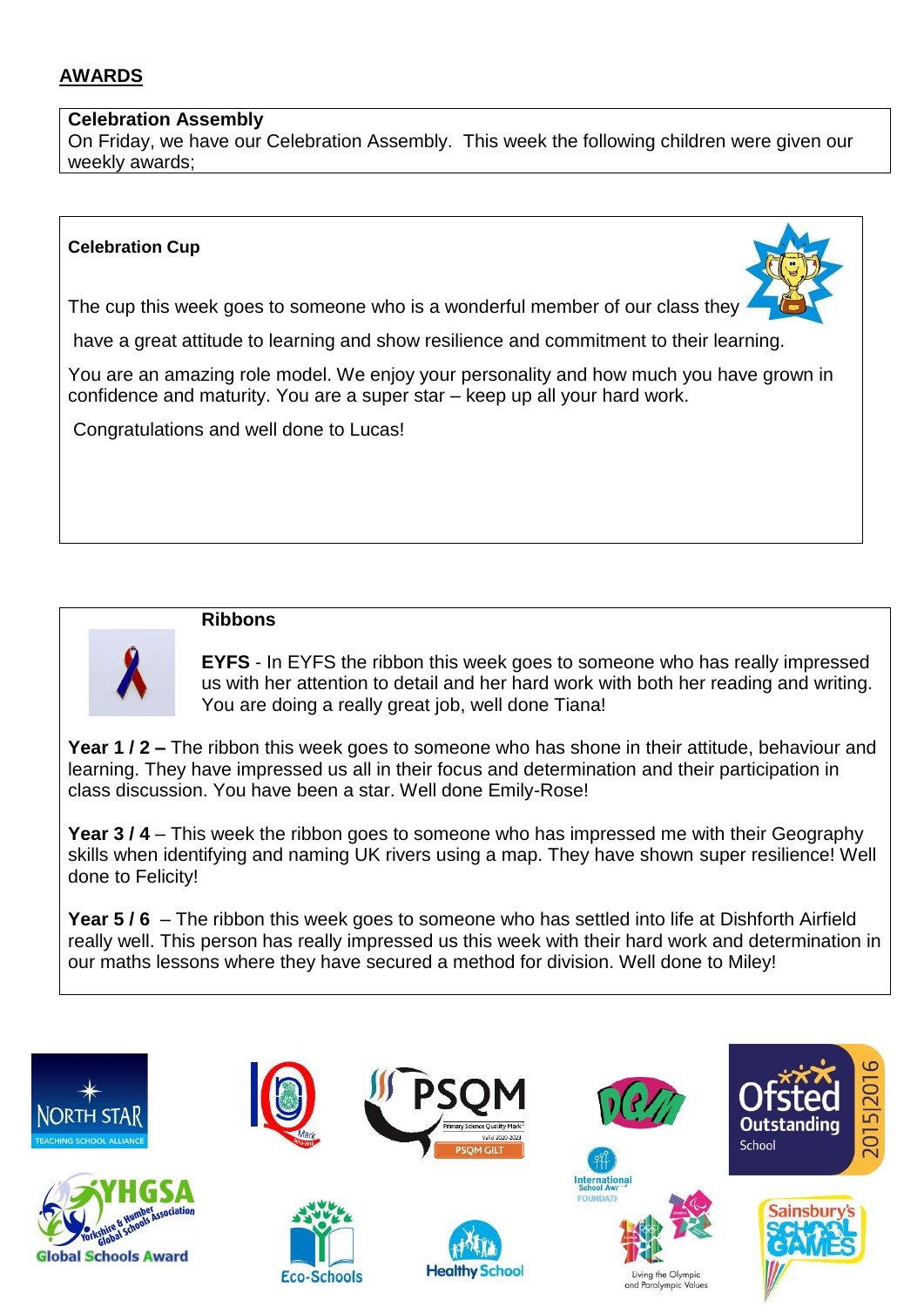#### **Values in Action**

This week our Values Award goes to Lexey who has shown compassion and respect by being kind and listening. Lexey was nominated by Tess.



Well done, Lexey!

### **Attendance**

Good attendance at school is key to your child's progress.

| Week Commencing 1 <sup>st</sup> November 2021 |                 |          |                 |  |  |  |
|-----------------------------------------------|-----------------|----------|-----------------|--|--|--|
| <b>Reception</b>                              | <b>Year 1/2</b> | Year 3/4 | <b>Year 5/6</b> |  |  |  |
| 100%                                          | 94%             | 97%      | 86%             |  |  |  |

Kind regards,

Mrs Julie Lyon Head Teacher

### **Diary Dates**

| <b>November</b> |                                                                 |
|-----------------|-----------------------------------------------------------------|
| 10/11/21        | Billy Bob Buttons author visit for KS1 and KS2                  |
| 10/11/21        | No Dandelions after school childcare club due to staff training |
| w/c 15/11/21    | Anti-bullying week                                              |
| 17/11/21        | <b>FLU IMMUNISATION</b>                                         |
| 19/11/21        | Children in Need Day                                            |
| <b>December</b> |                                                                 |
| 15/12/21        | <b>Christmas School Dinner</b>                                  |
| 16/12/21        | <b>Christmas Parties</b>                                        |
| 17/12/21        | School closes for Christmas at 2.30pm                           |

# **Mrs Lyon's working week:**

| Day       | Monday                              | Tuesdav              | Wednesday                           | Thursday                            | Friday           |
|-----------|-------------------------------------|----------------------|-------------------------------------|-------------------------------------|------------------|
| Morning   | <b>Dishforth Airfield</b>           | Dishforth $C$ of $E$ | <b>Dishforth Airfield</b>           | Dishforth C of E Dishforth Airfield |                  |
|           |                                     | Primary              |                                     | Primary                             |                  |
| Afternoon | Dishforth C of E Dishforth Airfield |                      | Dishforth C of E Dishforth Airfield |                                     | Dishforth C of E |
|           | Primary                             |                      | Primary                             |                                     | Primary          |